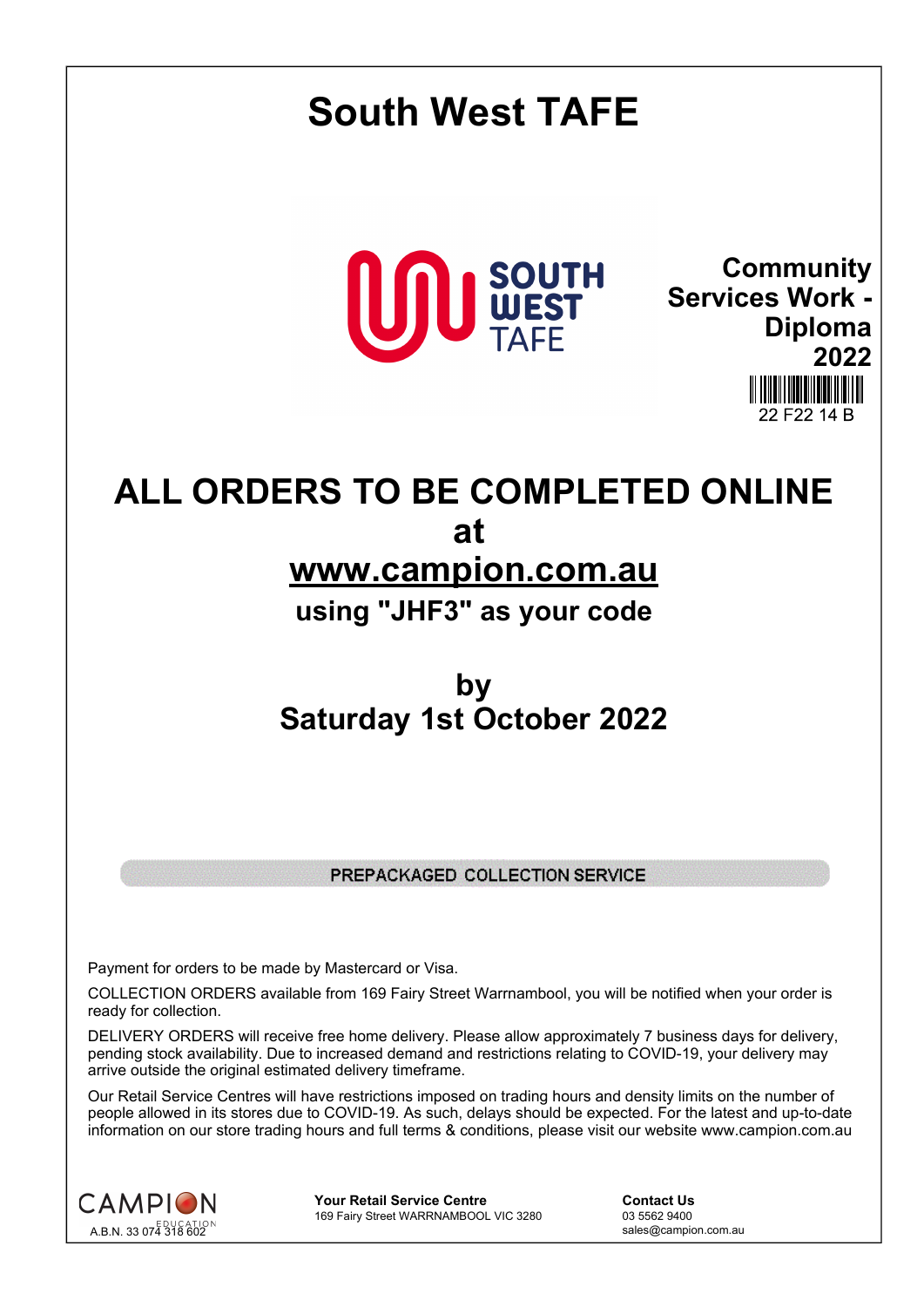## **Please tick the items required in the box provided ↓**

| <b>Total</b><br>Qty<br><b>Unit</b><br>Item<br>Item<br>No.<br>Read<br>Regd<br>Price \$<br><b>Description</b><br>Amount \$ |            |  | ⊻ |  |  |
|--------------------------------------------------------------------------------------------------------------------------|------------|--|---|--|--|
|                                                                                                                          |            |  |   |  |  |
|                                                                                                                          | Office Use |  |   |  |  |

### **Community Services Work - Diploma**

Payment for orders to be made by Mastercard or Visa.

COLLECTION ORDERS available from 169 Fairy Street Warrnambool, you will be notified when your order is ready for collection. **DELIVERY ORDERS will receive free home delivery. Please allow approximately 7 business days for delivery, pending stock availability.**

Due to increased demand and restrictions relating to COVID-19, your delivery may arrive outside the original estimated delivery timeframe. Our Retail Service Centres will have restrictions imposed on trading hours and density limits on the number of people allowed in its stores due to COVID-19. As such, delays should be expected. For the latest and up-to-date information on our store trading hours and full terms & conditions, please visit our website www.campion.com.au

**Please note: Teaching staff expects all students to arrive at classes with all required texts. Texts marked as recommended are not expressly required but would be highly advantageous for the successful completion of your course.**

#### **CHC52015**

| <b>1ST YEAR</b> |  |  |
|-----------------|--|--|
|-----------------|--|--|

| P31654 | Assess Co-existing Needs [Aspire Learning]                                       | 1  | l 1    | 1 | 23.00 | 23.00 |
|--------|----------------------------------------------------------------------------------|----|--------|---|-------|-------|
|        | CHCCCS004                                                                        |    |        |   |       |       |
| P31658 | Develop, Facilitate & Review all Aspects of Case Management [Aspire<br>Learning] | 2  | $\Box$ | 1 | 23.00 | 23.00 |
|        | CHCCSM005                                                                        |    |        |   |       |       |
| P31655 | Develop and Implement Service Programs [Aspire Learning]                         | 3  | $\Box$ | 1 | 23.00 | 23.00 |
|        | CHCCCS007                                                                        |    |        |   |       |       |
| P31652 | Develop Workplace Communication Strategies [Aspire Learning]                     | 4  | $\Box$ | 1 | 23.00 | 23.00 |
|        | CHCCOM003                                                                        |    |        |   |       |       |
| P31688 | Implement Community Development Strategies [Smallprint]<br>CHCCDE011             | 5  | $\Box$ | 1 | 24.95 | 24.95 |
| P31653 | Manage and Promote Diversity [Aspire Learning]                                   | 6  | $\Box$ | 1 | 23.00 | 23.00 |
|        | CHCDIV003                                                                        |    |        |   |       |       |
| P31656 | Manage Legal and Ethical Compliance [Aspire Learning]                            | 7  | $\Box$ | 1 | 23.00 | 23.00 |
|        | CHCLEG003                                                                        |    |        |   |       |       |
| P31657 | Manage Work Health and Safety [Aspire Learning]                                  | 8  | $\Box$ | 1 | 23.00 | 23.00 |
|        | HLTWHS004                                                                        |    |        |   |       |       |
|        | 2ND YEAR                                                                         |    |        |   |       |       |
| P31659 | Analyse the Impacts of Sociological Factors on Clients [Aspire Learning]         | 9  | $\Box$ | 1 | 23.00 | 23.00 |
|        | CHCDEV002                                                                        |    |        |   |       |       |
| P31693 | Confirm Client Developmental Status [Smallprint]                                 | 10 | $\Box$ | 1 | 24.95 | 24.95 |
|        | CHCDEV001                                                                        |    |        |   |       |       |
| P31694 | Counsel Client Affected by Domestic and Family Violence [Smallprint]             | 11 | $\Box$ | 1 | 24.95 | 24.95 |
|        | CHCDFV006                                                                        |    |        |   |       |       |
| P31692 | Facilitate the Counselling Relationship [Smallprint]                             | 12 | $\Box$ | 1 | 24.95 | 24.95 |
|        | CHCCSL003                                                                        |    |        |   |       |       |
| P31660 | Facilitate Workplace Debriefing and Support Processes [Aspire Learning]          | 13 | $\Box$ | 1 | 23.00 | 23.00 |
|        | CHCMGT005                                                                        |    |        |   |       |       |
| P31709 | Implement Trauma informed Care [Smallprint]                                      | 14 | $\Box$ | 1 | 24.95 | 24.95 |
|        | CHCMHS013                                                                        |    |        |   |       |       |
| P31699 | Plan and Conduct Group Activities [Smallprint]                                   | 15 | $\Box$ | 1 | 24.95 | 24.95 |
|        | CHCGRP002                                                                        |    |        |   |       |       |
| P31661 | Reflect and Improve Own Professional Practice [Aspire Learning]<br>CHCPRP003     | 16 | $\Box$ | 1 | 23.00 | 23.00 |
|        | The following resource is optional                                               |    |        |   |       |       |
| P31636 | Basic Personal Counselling 9E [Geldard et al]                                    | 17 | $\Box$ | 1 | 92.95 | 92.95 |